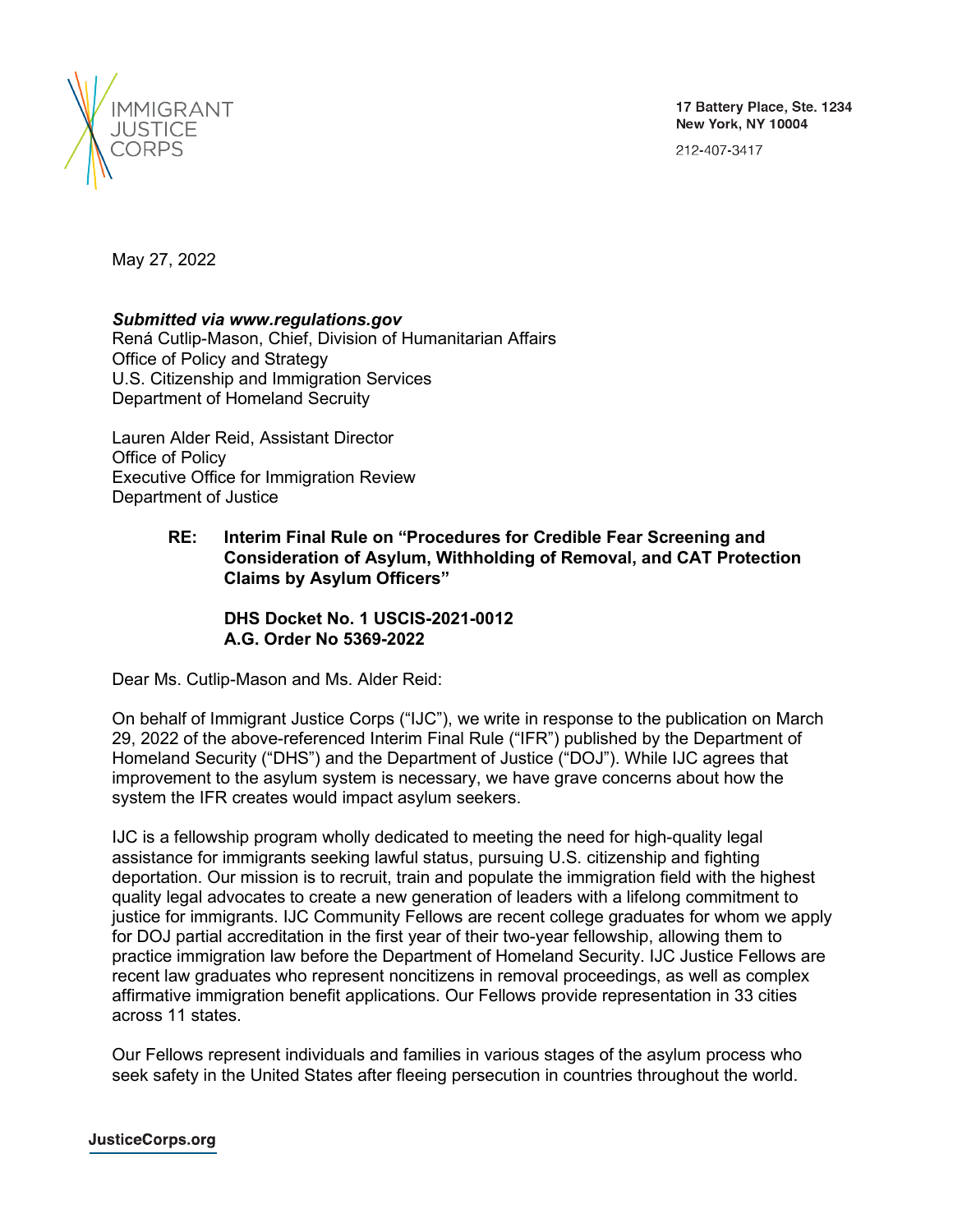

Some IJC Fellows work exclusively at the southwest border, specifically assisting individuals with the credible fear process. Many more IJC Fellows and staff have participated in rapid response initiatives at the border. Even more IJC Fellows and staff represent individuals and families in affirmative and defensive applications for asylum before USCIS, in immigration court, before the Board of Immigration Appeals and before federal circuit courts.

IJC's broad and deep understanding of the asylum system and the challenges asylum seekers face positions us well to expose the problems with the Interim Final Rule.

## **Executive Summary**

- **New asylum regulations must consider the best interests of asylum seekers – including their access to counsel.** The new asylum regulations are a docket cleansing measure that will likely fail to achieve their aim without violating due process and international obligations. These regulations do not take into account the experiences of those seeking asylum or the impact of the streamlined process on asylum seekers' ability to obtain counsel and present a compelling case.
- **The increased focus on Credible Fear Interviews (CFIs) is problematic**, given the lack of a program to provide accurate information about cases designated for this and the lack of federal representation for asylum seekers. In addition, CFIs occur under circumstances that make it hard for an asylum seeker to feel safe telling their story.
- **There is no increase in the capacity of legal representatives to play a role in the asylum process**, even though the IFR puts increased emphasis on the decisions of asylum officers. Representation makes a huge difference, since asylum applicants are five times more likely to be granted asylum if they have representation.
- **The IFR's reduced time frame makes finding counsel impossible and presentation of one's asylum claim incredibly difficult**. The new process stacks the deck against asylum seekers to an even greater extent, and due process violations are likely as a result. Access to federally funded representation is critical to mitigate due process concerns and meaningfully comply with international obligations.

## **New asylum regulations must consider the best interests of asylum seekers – including their access to counsel**

The U.S. government is introducing sweeping changes to our asylum system aimed at increasing the efficiency of asylum case proceedings by limiting the number of cases that proceed to Immigration Court. While Immigrant Justice Corps (IJC) appreciates efforts to improve the asylum process, we are concerned that the proposed changes do not consider the best interests of those most affected by this system – asylum seekers. In particular, there are no provisions that make it easier for asylum seekers to access legal counsel, which is critically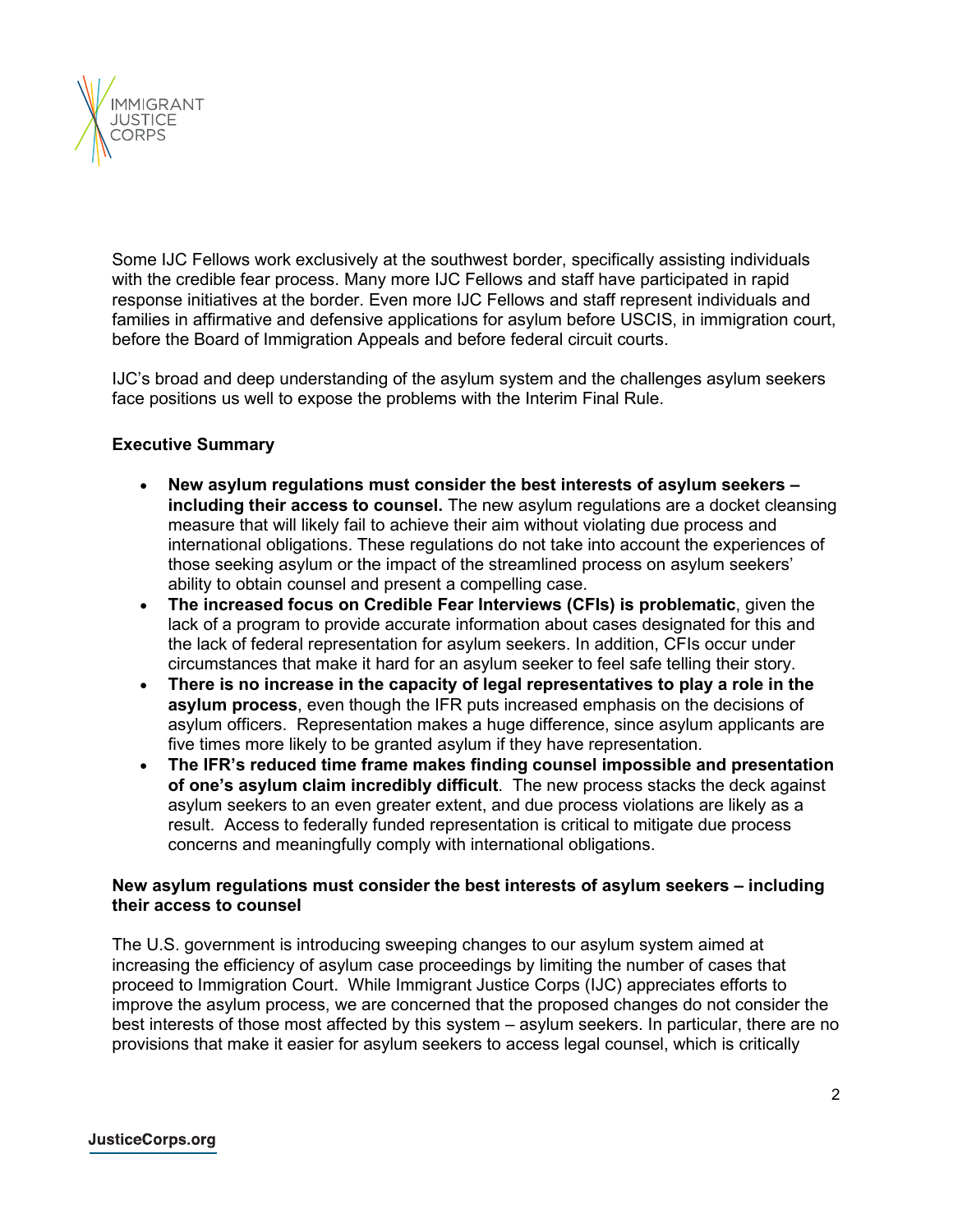

important given that asylum applicants are five times more likely to be granted asylum if they have representation.<sup>[1](#page-2-0)</sup> The proposed changes to the asylum system are aimed at quickly processing recent arrivals in order to slow the growth of the backlog of immigration court cases, but it is not at all clear if these changes will result in better outcomes for asylum seekers. It is probable that under the new system, many more cases of people with viable claims to asylum will be denied because of the process's extremely short timeframe, along with lack of access to counsel. We agree that it is necessary to take measures to address the backlog of cases in immigration court (EOIR), but not at the expense of due process. More must be done to ensure that applicants with a viable claim to asylum are heard.

As immigration law practitioners, we want our country's asylum system to work for those who are most impacted by it. We know the power of representation in immigration proceedings and we recognize that legal representation will be even more important under the new IFR, because the measures designed to increase efficiency also threaten due process. Here, as elsewhere in the immigration system, federally funded representation is necessary. Likewise, support for organizations that develop a pipeline of quality immigration legal representatives is crucial.

# **The increased focus on Credible Fear Interviews (CFIs) is problematic**

A central part of the streamlining process in the IFR is the dramatically increased role of the credible fear interview ("CFI") as compared to the current asylum system. No changes are made to the CFI procedure, however, which support its increased role in the overall asylum process. Fear interviews at the border have been thoroughly documented as a dubious means of identifying many who have experienced – or fear – persecution. Many asylum seekers lack understanding about the purpose and import of the CFI, are not mentally or emotionally stable to fully present their claims for protection and/or lack trust in government institutions such that they don't feel safe recounting their story.<sup>[2](#page-2-1)</sup> The current process recognizes the CFI's inherent limits by having the I-589 asylum application formally begin the process of asylum claim adjudication. In the IFR, however, the record of the CFI, which can only be amended on a strict time frame set forth by regulation, can serve to replace the I-589 application and therefore introduces a formalization of CFI failings early in the new process. $^3\,$  $^3\,$  $^3\,$  This raises the stakes on CFIs without any indication that the circumstances under which they are conducted will be any

<span id="page-2-1"></span><span id="page-2-0"></span><sup>&</sup>lt;sup>1</sup> *TRAC Immigration.* "Asylum Representation Rates Have Fallen Amid Rising Denial Rates,"<br>November 28, 2017, available at: https://trac.syr.edu/immigration/reports/491/ <sup>2</sup> Stuart Lustig. "Declaration of Stuart L. Lustig, M.D., M.P.H. Expert on Trauma and Asylum Seekers." March 7, 2017. Available by request at Center for Gender & Refugee Studies (https://cgrs.uchastings.edu/).

<span id="page-2-2"></span><sup>3</sup> *See* 8 C.F.R. 208.4(b)(2) (stating time frame within which the record of a CFI can be amended).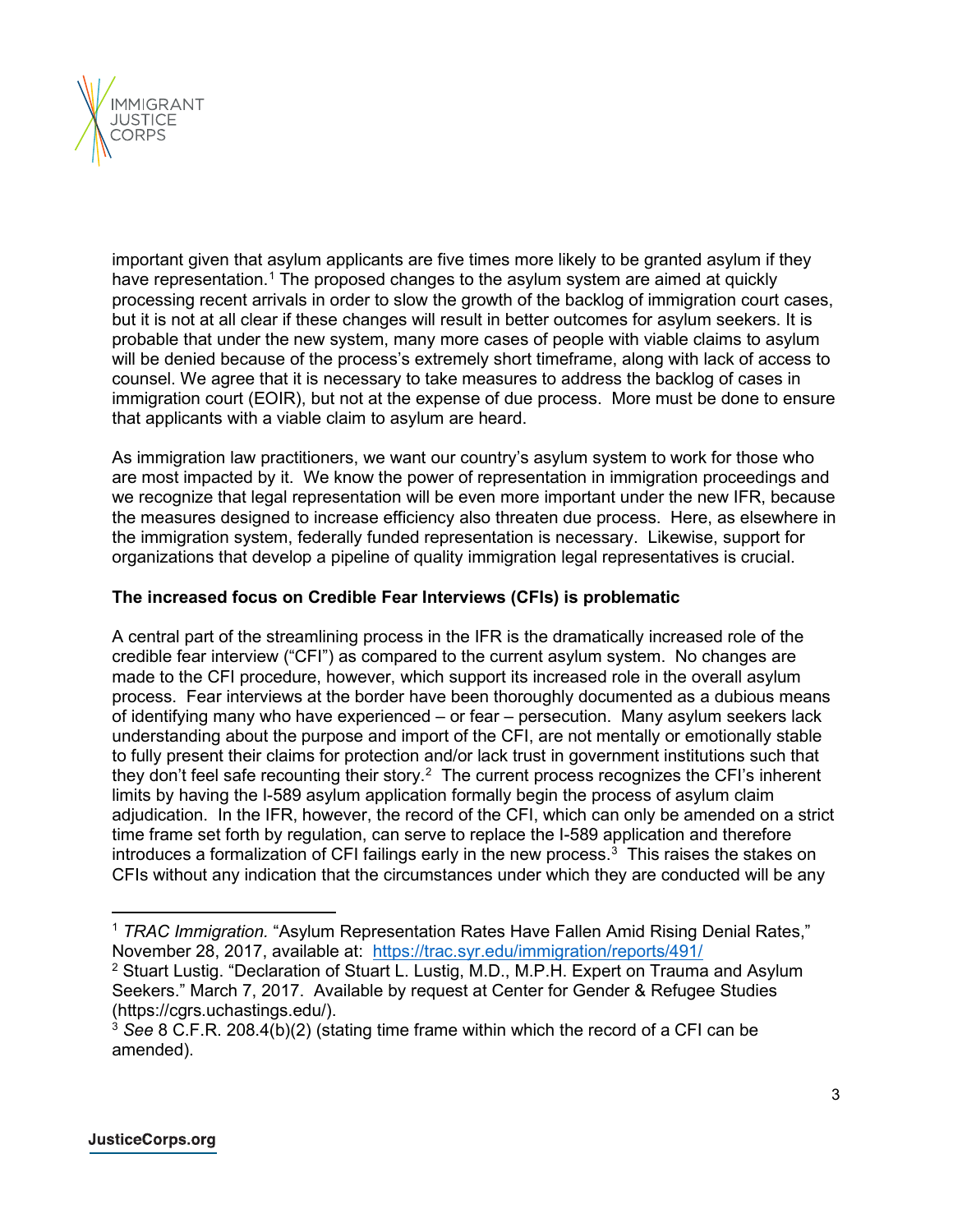

different than the current circumstances that we know lead to confusion, insufficient exploration of key facts in fear-based claims, and inability to adequately present a coherent narrative due to the impact of trauma.

Furthermore, it is unclear whether asylum seekers will continue to be subjected to inhumane detention conditions during the CFI process, which further exacerbate the difficulties of expressing a cognizable claim for protection. While there exist exceptions pursuant to 8 C.F.R. sec 1240.17(k) related to scheduling a hearing before an Immigration Judge ("IJ") for those applicants who have vulnerabilities recognized under the regulation, they are not nearly broad enough to capture all applicants who are too vulnerable to meaningfully engage with the new asylum system. For example, people who are traumatized by events which caused them to seek protection may not be in a position to share their story but there is no exception that addresses this situation.[4](#page-3-0) Moreover, the exceptions remediate strict adherence to a timeline before the IJ but do not address how vulnerabilities impact the earlier foundational stages of the process including the CFI and the asylum merits interview ("AMI"). The exceptions are too limited and too late in the process to be meaningful since the new system is built upon the asylum officer fully developing the asylum claim during those earlier stages. Without a government-organized process in place to provide comprehensive information and access to representation *prior to the CFI*, it is inappropriate for the CFI to play such a key role in the new system.

The AMI is also more formalized and impactful in the IFR without any adjustment to the processes asylum officers will follow or the standards they will employ for determination of credibility and need for corroboration. The system created by the IFR explicitly depends on asylum officers fully developing the asylum claim prior to it ever reaching an IJ but maintains significant roadblocks that prevent asylum officers from doing so. The structure of the system also suggests that despite the regulation's indication that IJ review will be *de novo*, IJs will not in practice perform a full *de novo* review of the asylum claim because they are encouraged to rely upon prior development of the claim by asylum officers. $5\,$  $5\,$  The AMI employs the same structure and guidelines of affirmative asylum interviews, without changes that recognize how the IFR's shortened time frame complicates the need to obtain supporting evidence from country of origin, seek expert evaluation of trauma, or process trauma sufficiently to be able to speak about it with

<span id="page-3-0"></span><sup>4</sup> Stuart Lustig. "Declaration of Stuart L. Lustig, M.D., M.P.H. Expert on Trauma and Asylum Seekers." July 31, 2017. Available by request at Center for Gender & Refugee Studies (https://cgrs.uchastings.edu/).

<span id="page-3-1"></span><sup>5</sup> *See* 8 C.F.R. 1240.17(c) and (e); *see also*, 87 Fed. Reg. 18,098 (March 29, 2022) (asserting that asylum claims under the new IFR will can be adjudicated expeditiously if they proceed to "streamlined section 240 removal proceedings" because "IJs. . . will have the benefit of a fully developed record and decision prepared by USCIS.")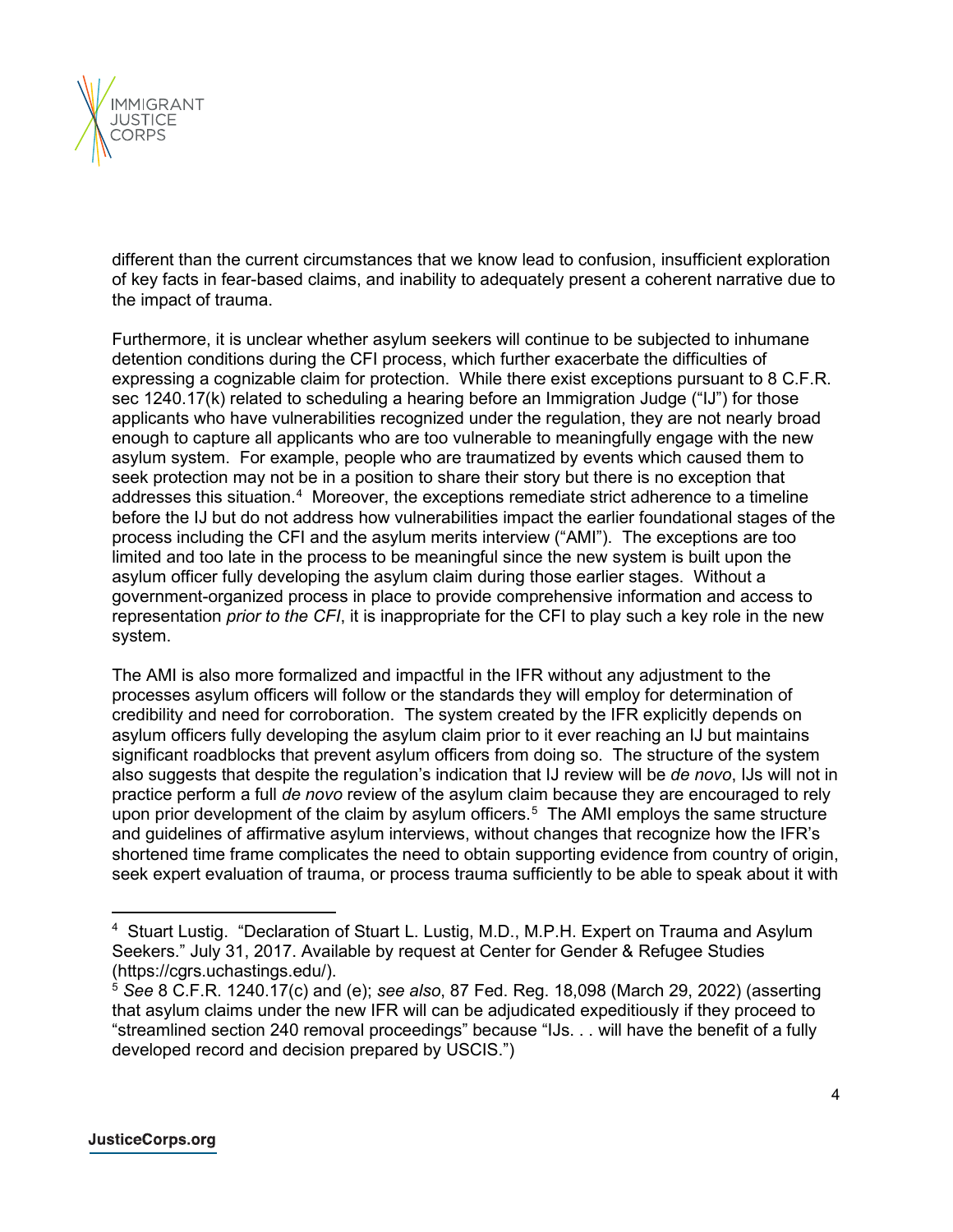

an asylum officer. $6$  There is no provision or time built in for thorough sharing of information about the process with applicants to promote understanding about the tremendous import of the AMI.

Furthermore, practically speaking, the Refugee, Asylum and International Operations Directorate ("RAIO") is currently overburdened. Wait times at asylum offices nationwide last for years. The policy about which cases to prioritize is ever-changing and provides little to no predictability about when a case will be adjudicated. Having asylum officers take such a foundational role in the adjudication of asylum applications at the border will demand a tremendous influx of new officers, a robust training plan to ensure that officers know how to elicit information from traumatized individuals and develop the record as contemplated in the IFR, and active oversight by supervisors. In light of the inability to employ resources to appropriately process currently filed affirmative asylum cases, it seems unlikely that such a large-scale deployment of highly trained asylum officers will be possible. Without adequate numbers of highly trained asylum officers, the system set up by the IFR simply cannot function and will deny vulnerable asylum seekers due process and fair adjudication of their claims in violation of our statutory and international obligations.

# **There is no increase in the capacity of legal representatives to play a role in the asylum process**

In addition to creating a system that does not incorporate access to counsel, the IFR imposes inappropriate limits on representation for the few noncitizens who may manage to find legal representation. Though the CFI and AMI are of the utmost foundational importance in the new system, legal representatives' role is cabined in the same way that it currently is in affirmative asylum interviews. There is no ability for a legal representative to take a more active role in the CFI and/or AMI given those interviews' increased consequence in this new system. In fact, the IFR limits legal representation to allowing representatives to ask some questions during the AMI and make a closing statement, but only at the asylum officer's discretion.<sup>[7](#page-4-1)</sup> Though representation is still crucial and consequential even with these restrictions, broader latitude for a representative to assist in eliciting facts and a guarantee of being able to intervene to protect their clients' best interests at all points in the process, is necessary.

<span id="page-4-0"></span><sup>6</sup> Stuart Lustig. "Declaration of Stuart L. Lustig, M.D., M.P.H. Expert on Trauma and Asylum Seekers." November 28, 2017. Available by request at Center for Gender & Refugee Studies (https://cgrs.uchastings.edu/).

<span id="page-4-1"></span><sup>7</sup> *See* 8 CFR 208.9(d)(1).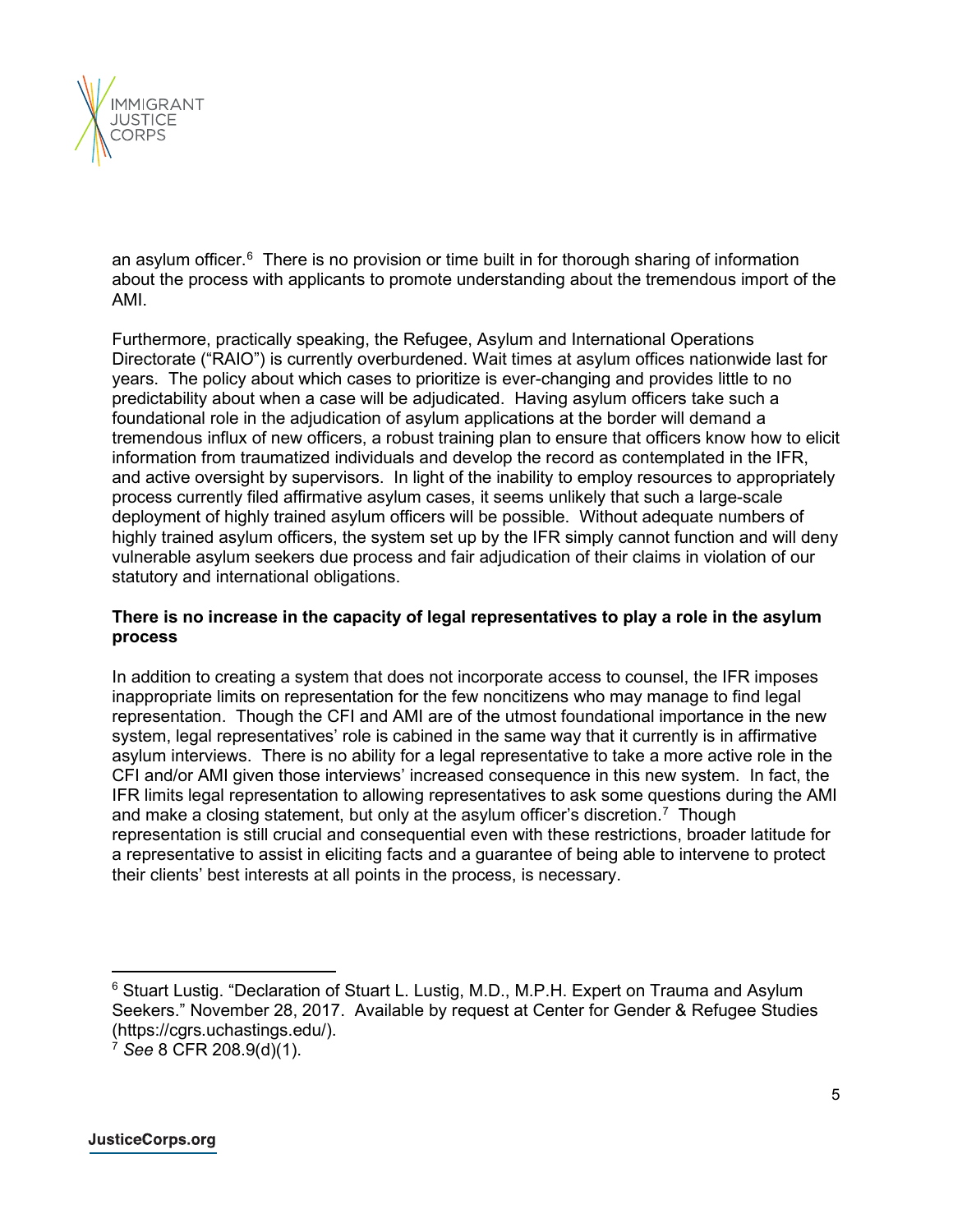

Research has shown that asylum seekers who have legal representation are five times more likely to be granted asylum. $^8\,$  $^8\,$  $^8\,$  Where representation is this consequential, restricting the ability of representatives to protect their clients' interests in service of systemic efficiency is unconscionable.

# **The IFR's reduced time frame makes finding counsel impossible and presentation of one's asylum claim incredibly difficult**.

The entire asylum process set forth in the IFR is intended to be completed in approximately 150 days. This is a far shorter timeframe than any prior asylum adjudication program, including the Dedicated Docket which has been operating in 11 cities nationwide since May of 2021. The Dedicated Docket is specifically focused on recent arrivals – most of whom are seeking asylum – and aims to have their cases completed within a time frame of 300 days. It is well-established that finding a non-profit attorney is a time-intensive endeavor and depends upon the resources available in a geographic location. Indeed, the Biden administration recognized this when it indicated that it had chosen the Dedicated Docket courts to be in locations where there was a large immigration legal services infrastructure which would enable individuals and families to find counsel on the abbreviated timeframe of the Dedicated Docket.<sup>[9](#page-5-1)</sup> The Dedicated Docket provides a proxy for determining the likelihood that individuals and families will be able to retain representation in a proceeding that occurs on an accelerated time frame. The answer is a resounding no.

Research performed by Syracuse University's Transactional Records Access Clearinghouse (TRAC) found that representation rates for asylum cases generally far exceed those for asylum cases being processed on the Dedicated Docket. Only 15.5% of asylum seekers on the Dedicated Docket are represented by an attorney according to immigration court records as compared with 91.1% for asylum cases generally adjudicated during the same time period.[10](#page-5-2) As TRAC notes based on its research, time is an important variable in finding representation but so is the capacity of individual immigration attorneys to handle these cases, especially on an expedited schedule. This is reflected in the declining rates of representation over time on the Dedicated Docket. As more DD cases flow into the program, finding

<span id="page-5-0"></span><sup>8</sup> *TRAC Immigration*, "Asylum Representation Rates Have Fallen Amid Rising Denial Rates," November 28, 2017, available at: https://trac.syr.edu/immigration/reports/491/

<span id="page-5-1"></span><sup>&</sup>lt;sup>9</sup> "DHS and DOJ Announce Dedicated Docket Process for More Efficient Immigration Hearings," available at: [https://www.justice.gov/opa/pr/dhs-and-doj-announce-dedicated](https://www.justice.gov/opa/pr/dhs-and-doj-announce-dedicated-docket-process-more-efficient-immigration-hearings)[docket-process-more-efficient-immigration-hearings](https://www.justice.gov/opa/pr/dhs-and-doj-announce-dedicated-docket-process-more-efficient-immigration-hearings)

<span id="page-5-2"></span><sup>10</sup> *TRAC Immigration*, "Unrepresented Families Seeking Asylum on 'Dedicated Docket' Ordered Deported by Immigration Courts," January 13, 2022, available at: <https://trac.syr.edu/immigration/reports/674/>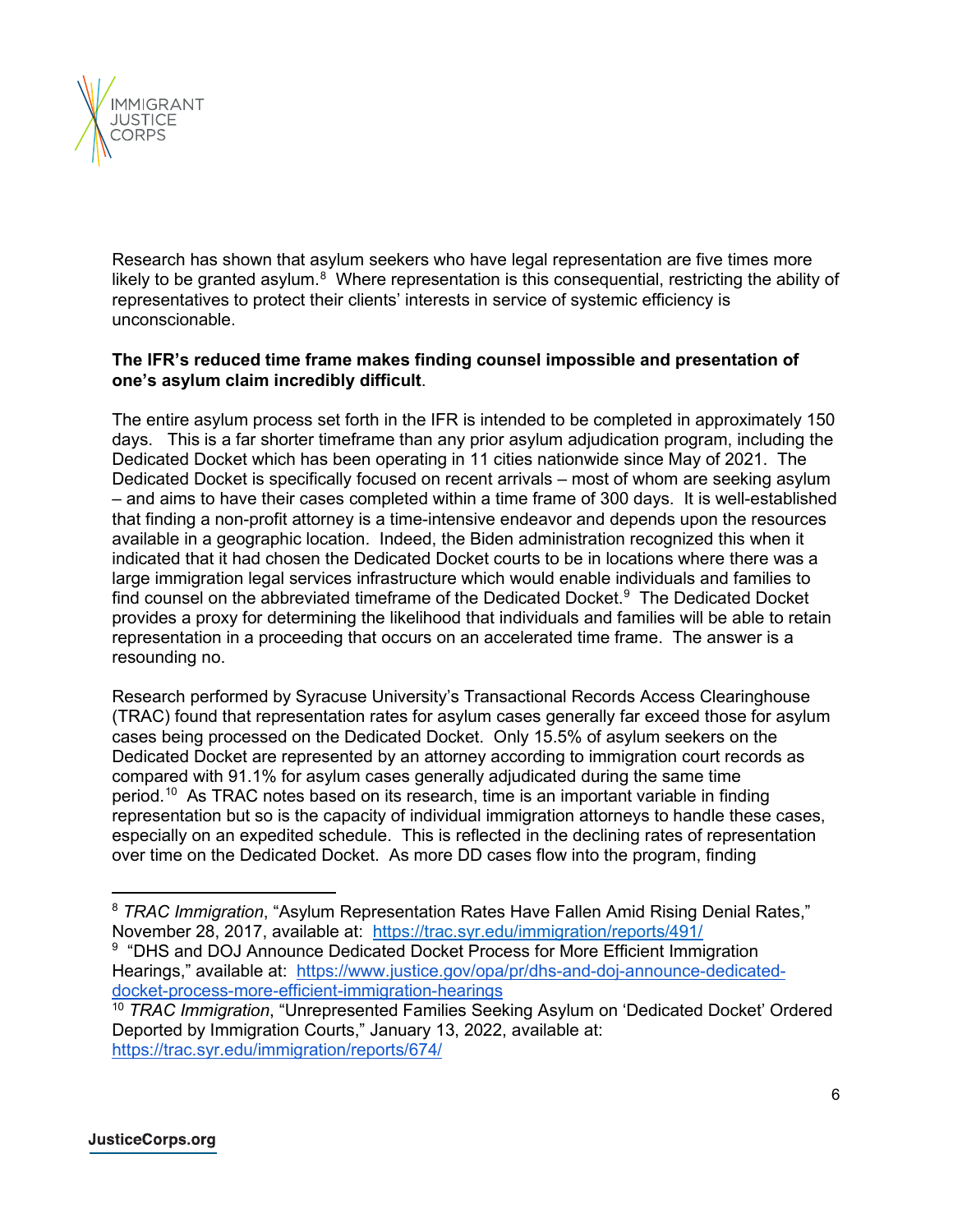

representation becomes increasingly difficult.<sup>11</sup> It is well established that rates of representation correspond positively to improved outcomes in asylum cases.[12](#page-6-1) Because having representation makes such a powerful positive impact on rates of asylum grants, funneling noncitizens into a program without adequate representation resources will result in more denials of asylum claims. This is a trend well documented right now.[13](#page-6-2)

The IFR sets up an asylum system that is even swifter than the Dedicated Docket while also being located in border regions where the capacity of immigration legal service providers has already been exceeded by responding to current demand, including representation for noncitizens whose cases are assigned to the Dedicated Docket. It will be next to impossible for noncitizens in the new asylum system to find a representative prior to the completion of their case. As discussed above, the front-loading of factual development that the IFR contemplates makes it even less likely that asylum seekers will be able to find a representative at a point in the process when it would most advantage them. This points to the necessity of meaningful access to representation being incorporated into the structure of the new asylum system. With the knowledge that representation rates drop when timeframes are shortened, and that representation correlates with better outcomes in asylum cases, the decision to give the new asylum system such an accelerated time frame is at odds with fairness and due process.

# **Recommendations**

- In addition to improving the efficiency of the asylum system, **efforts should be made to bring the U.S. asylum system in line with international standards** and best practices from other countries, including by providing necessary support to asylum seekers who are involved in the asylum procedure.<sup>[14](#page-6-3)</sup>
- **Counsel should be provided at government expense prior to the CFI** or, at the very least, a robust orientation process should be implemented and access to counsel facilitated such that asylum seekers who wish to have a legal representative have a meaningful opportunity to retain one.

<span id="page-6-0"></span><sup>11</sup> *Ibid.* See Figure 1.

<span id="page-6-1"></span><sup>&</sup>lt;sup>12</sup> TRAC Immigration, "Asylum Representation Rates Have Fallen Amid Rising Denial Rates," November 28, 2017, available at: <https://trac.syr.edu/immigration/reports/491/>13 *TRAC Immigration*, "Unrepresented Families Seeking Asylum on 'Dedicated Docket' Ordered

<span id="page-6-2"></span>Deported by Immigration Courts," January 13, 2022, available at: <https://trac.syr.edu/immigration/reports/674/>

<span id="page-6-3"></span><sup>14</sup> UN High Commissioner for Refugees (UNHCR), *Effective processing of asylum applications: Practical considerations and practices*, March 2022, available at: <https://www.refworld.org/docid/6241b39b4.html>